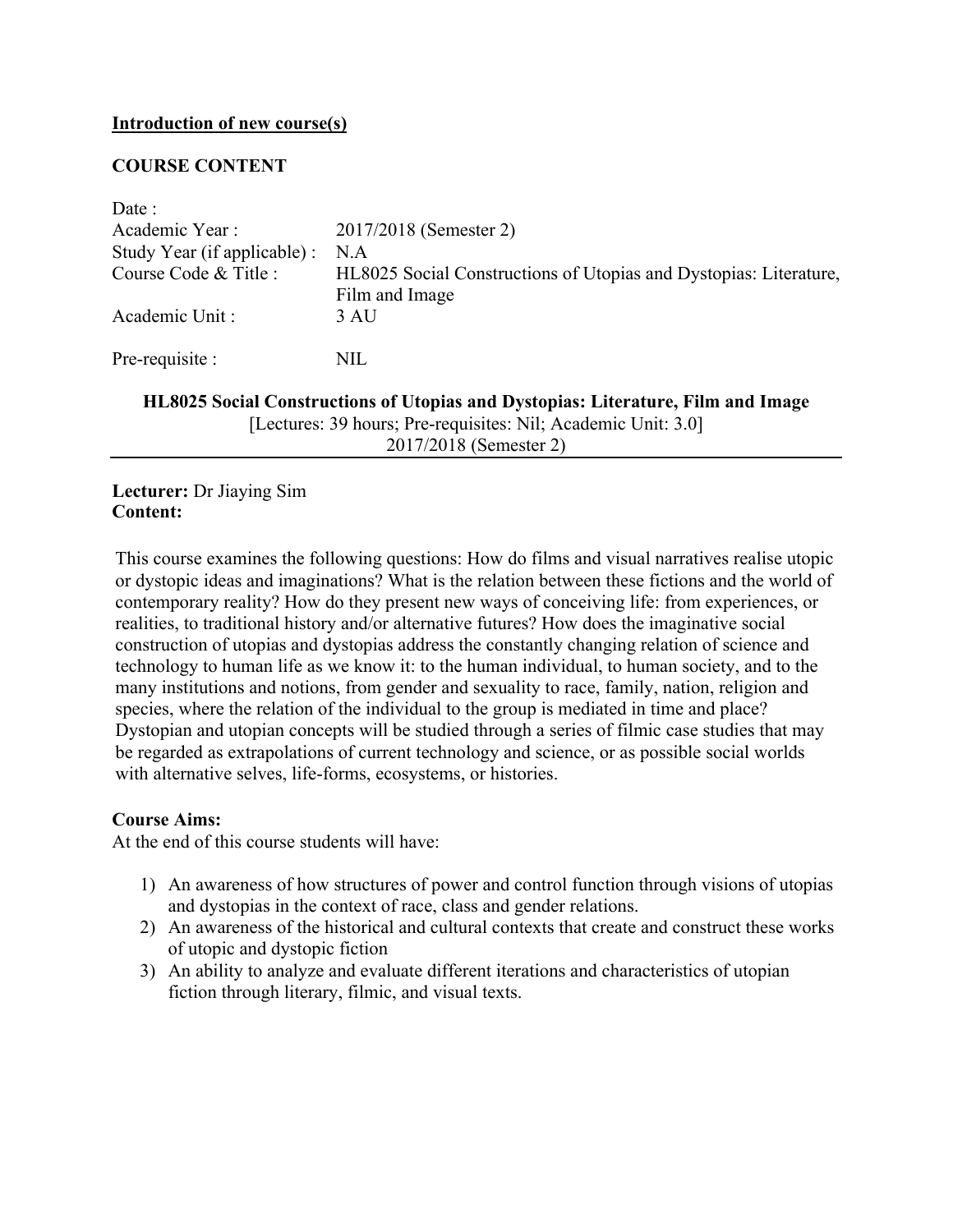# **Learning Outcomes:**

# **1) Subject-specific Knowledge**

- a. Students will demonstrate a close knowledge of key concepts, characteristics, and problems associated with utopic visions, and the incapacity for utopianism as a worldview.
- b. Students will show an understanding of the cultural and historical contexts that shape utopic visual texts.
- c. Students will analyse and evaluate different critical literary and filmic and visual texts that present utopic/dystopic characteristics.

## **2) Subject-specific Skills**

- a. Students will develop a capacity to analyse critically and articulate arguments
- b. Students will develop an ability to discuss these issues through written and verbal expression with cogency and coherence.
- c. Students will learn the language and vocabulary required for effective analysis of filmic and visual texts.

## **Student Assessment Students will be assessed by:**

- a. Final 2-hour written examination (50%)
- b. Mid-Term essay (50%)

Primary Filmography List

William Cameron Menzies, *Things to Come* (1936) Fritz Lang, *Metropolis* (1927) Spike Jones, *Her* (2013) Andrew Niccol, *Gattaca* (1997) Lana Wachowski, Lilly Wachowski, *Matrix* (1999) François Truffaut, *Fahrenheit 451* (1966) Gary Ross, *Pleasantville* (1998) James McTeigue, *V for Vendetta* (2005) James Cameron, *Avatar* (2013) Jules Boulain-Adenis (Naleb), *PANACÉE* (2017) Jackie Thomas, *The Stepford Wives* (2004) Ridley Scott, *Blade Runner* (1982)

Primary Reading List Barbara Goodwin, Keith Taylor, *The Politics of Utopia: A Study in Theory and Practice* Marinela Freitas*, Utopia Matters: Theory, Politics, Literature, and the Arts* Peter Fitting, "What is Utopian Film? An Introductory Taxonomy" Thomas More, *Utopia* (Excerpt)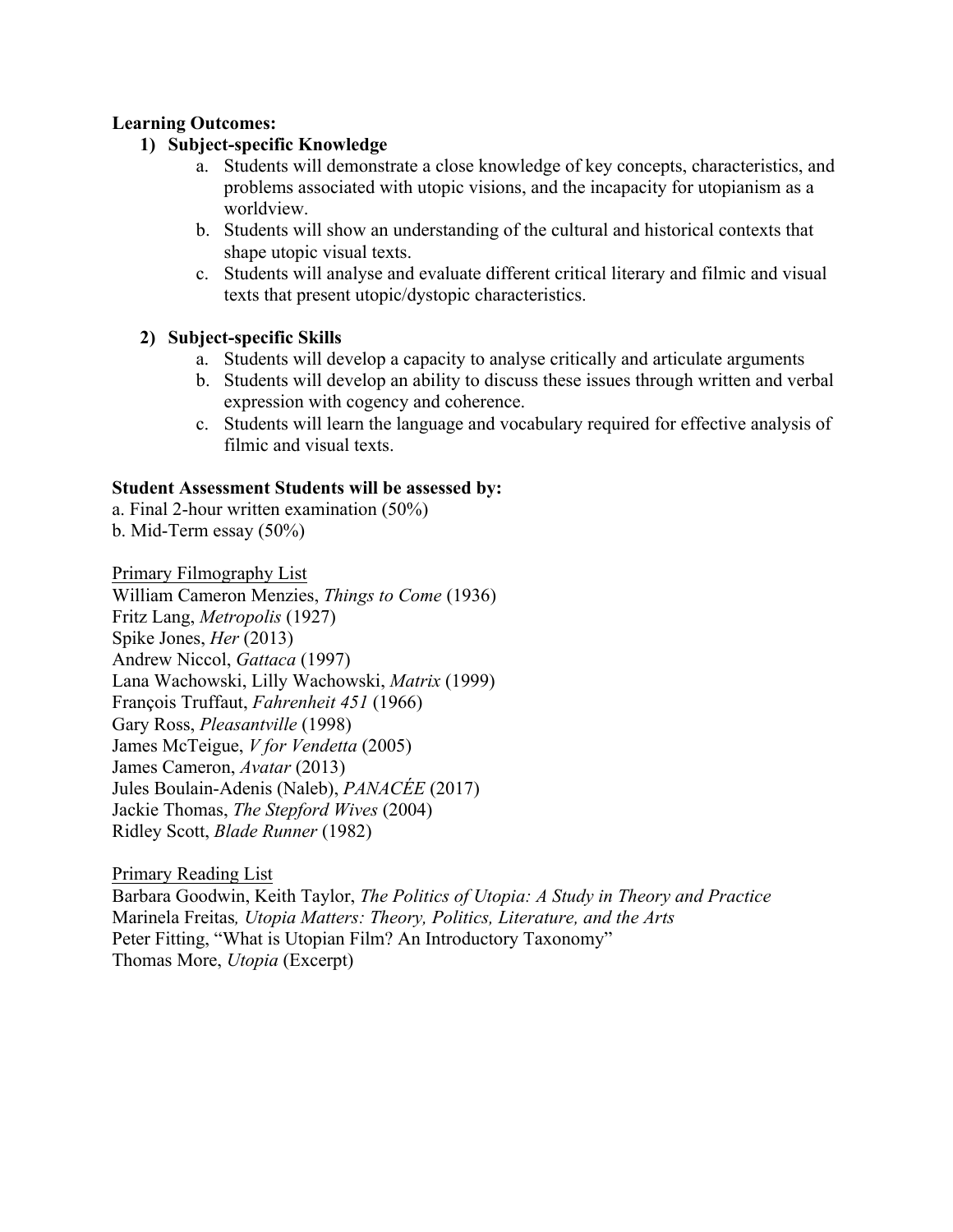| Week           | Topic                                                                                 | Lecture                                                                                                                                                                                                    |
|----------------|---------------------------------------------------------------------------------------|------------------------------------------------------------------------------------------------------------------------------------------------------------------------------------------------------------|
| $\mathbf{1}$   | Introduction: Concepts of Utopia<br>and Dystopia<br>$(14$ Aug 2018)                   | Reading $(s)$ :<br>Sir Thomas More, Excerpts from <i>Utopia</i> (1955)<br>Peter Fitting, "What is utopian film? An<br>Introductory Taxonomy"<br>Film(s): William Cameron Menzies, Things to<br>Come (1936) |
| $\overline{2}$ | <b>Imagining Perfection</b><br>$(21 \text{ Aug } 2018)$                               | Film: Fritz Lang, Metropolis (1927)                                                                                                                                                                        |
| 3              | The (Im) possibilities of Utopias<br>through Technologies<br>$(28 \text{ Aug } 2018)$ | Film(s):<br>Ridley Scott, Blade Runner (1982)                                                                                                                                                              |
| $\overline{4}$ | Transcending and Transgressing<br>Human Bodies/Boundaries<br>(3 Sep 2018)             | Film(s):<br>Spike Jones, <i>Her</i> (2013)                                                                                                                                                                 |
| 5              | A Time for Utopia<br>$(11$ Sep 2018)                                                  | Film(s):<br>Lana Wachowski, Lilly Wachowski, Matrix<br>(1999)                                                                                                                                              |
| 6              | Words are Powerful<br>$(18$ Sep 2018)                                                 | Film: François Truffaut, Fahrenheit 451 (1966)                                                                                                                                                             |
| $\tau$         | Surveillance: For the Greater<br>Good<br>$(25$ Sep 2018)                              | Film(s): Gary Ross, Pleasantville (1998)                                                                                                                                                                   |
|                |                                                                                       | <b>RECESS WEEK (2 Oct)</b>                                                                                                                                                                                 |
| 8              | Futility of resistance<br>(9 Oct 2018)<br><b>Essay Due</b>                            | Film: James McTeigue, V for Vendetta (2005)                                                                                                                                                                |
| 9              | Role of Women: Female Bodies<br>(16 Oct 2018)                                         | $Film(s)$ :<br>Jackie Thomas, The Stepford Wives (2004)                                                                                                                                                    |
| 10             | Gender and Sexuality: Utopias for<br>Desires<br>(23 Oct 2018)                         | Film(s):<br>San Junipero (Black Mirror Season 3, Ep 3)                                                                                                                                                     |
| 11             | Utopic/Dystopic Ecologies<br>(30 Oct 2018)                                            | James Cameron, Avatar (2013)                                                                                                                                                                               |
| 12             | <b>NO LECTURE</b><br>(5 Nov)                                                          | Public Holiday (Deepavali)                                                                                                                                                                                 |